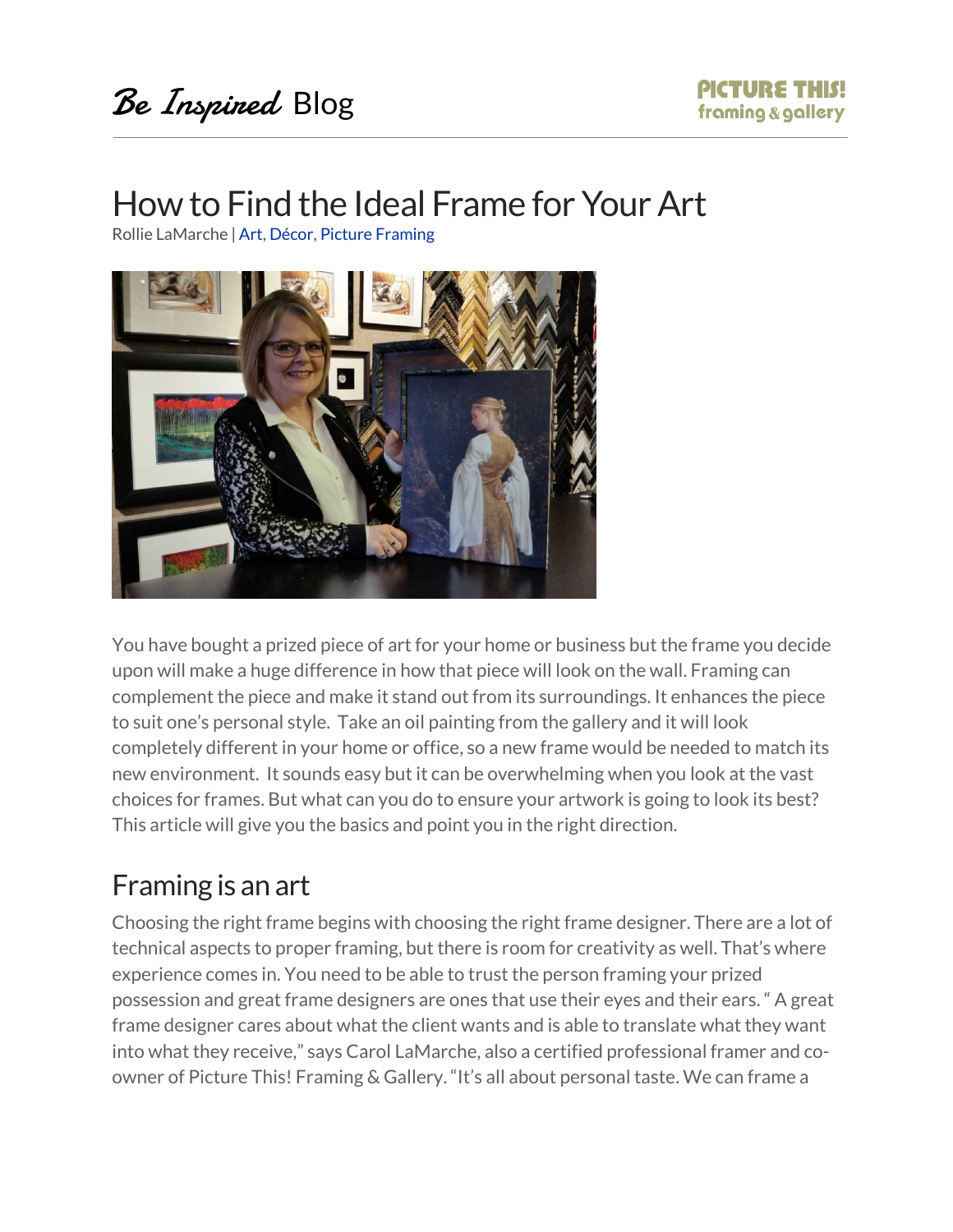picture a number of different ways and have it look good but what a great frame designer needs to be thinking about is will it look great in the space it's going to be hanging in."

Listening to the client is important and keeping those communication lines open is vital for the client. Choosing the right frame requires you to be comfortable having a conversation with the design person and speaking up if it something that doesn't suit your taste.

There are certain basic rules of framing that you should be aware of, like oil paintings don't get mats or glass but watercolours will. A good framer can educate you on some of those guidelines and steer you away from those common mistakes and even the uncommon ones that people make like choosing certain colours or styles. Sometimes, however, there arises times where rules may not work for the client and it's up to a frame designer to find a solution that works for everyone. "We had a client who bought an oil painting and it was pretty valuable. She was hanging it in her home and she had very active family," explains Carol. "She wanted her oil painting behind glass. She was concerned about what her kids were going to do and wanted to make sure the painting was protected. We solved the problem by covering it in a technically appropriate way with acrylic. It was safely framed and safe from her kids. In that case we solved her problem for her and that is what we do."

## Understanding the process

The technical skill needed to properly frame a piece of art or memorabilia is extensive. Certified professional picture framers take professional training and are tested on their knowledge. Of course, as a client, you won't need to know all the little details and changes in technology that goes on in the industry. But understanding the process that goes into finding the ideal frame can be helpful. "We've seen so many pictures frames over the years that we can visualize where it's going, however a client who hasn't done it before can't visualize it so we walk them through the whole process until they're comfortable with their choice."

## Getting an eye for other art

Learning that process and understanding the different mats and glass that can be used will make you appreciate other art too. Seeing something in the wrong frame can lead you to making a choice about a piece of art that otherwise you might have liked. Visualizing the art in a frame that suits your taste may lead you to view the artwork in a different way. "We can teach them what to look for," says Carol. "Then when they are looking elsewhere they will be aware of what they are looking at."